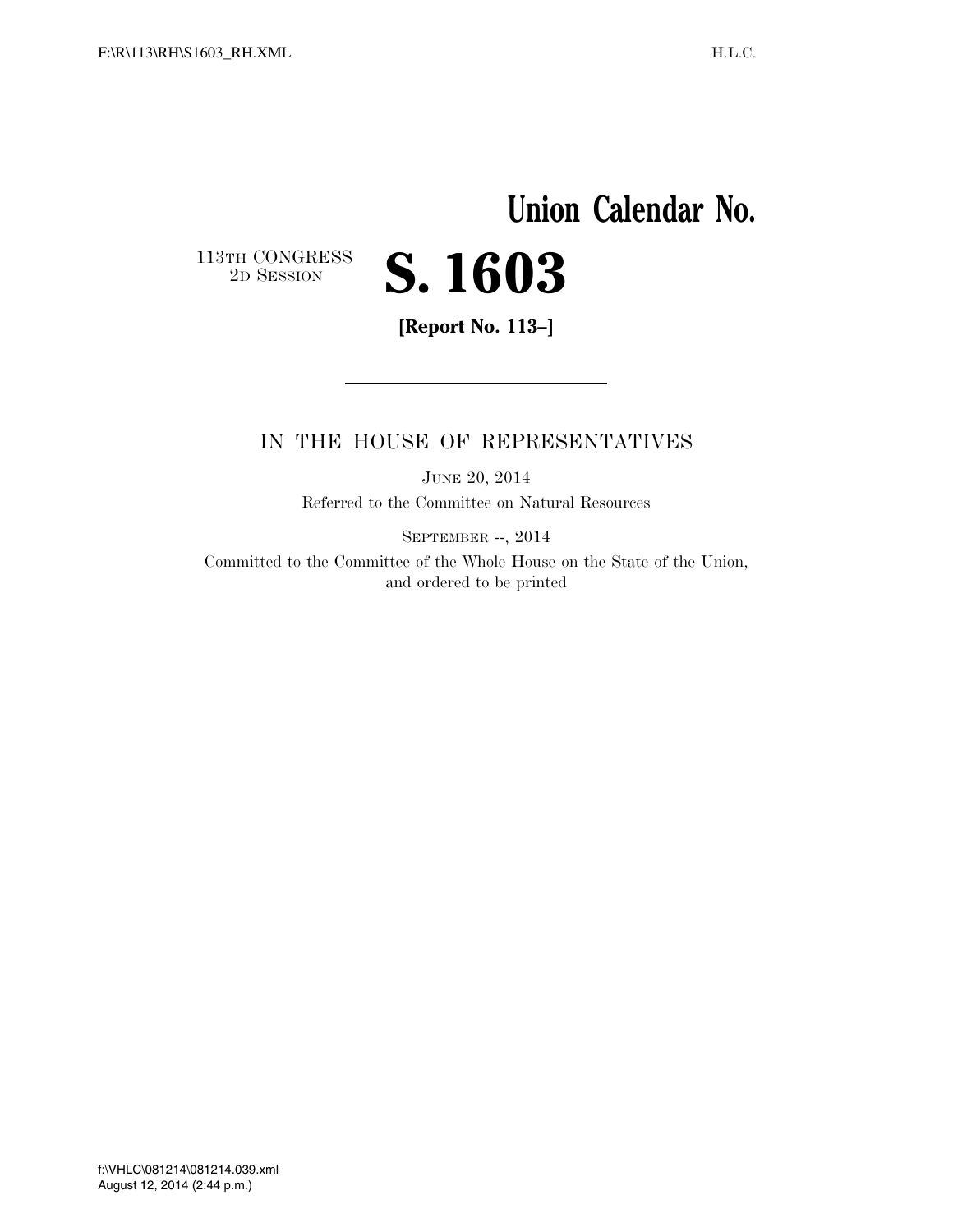# **A BILL**

To reaffirm that certain land has been taken into trust for the benefit of the Match-E-Be-Nash-She-Wish Band of Pottawatami Indians, and for other purposes.